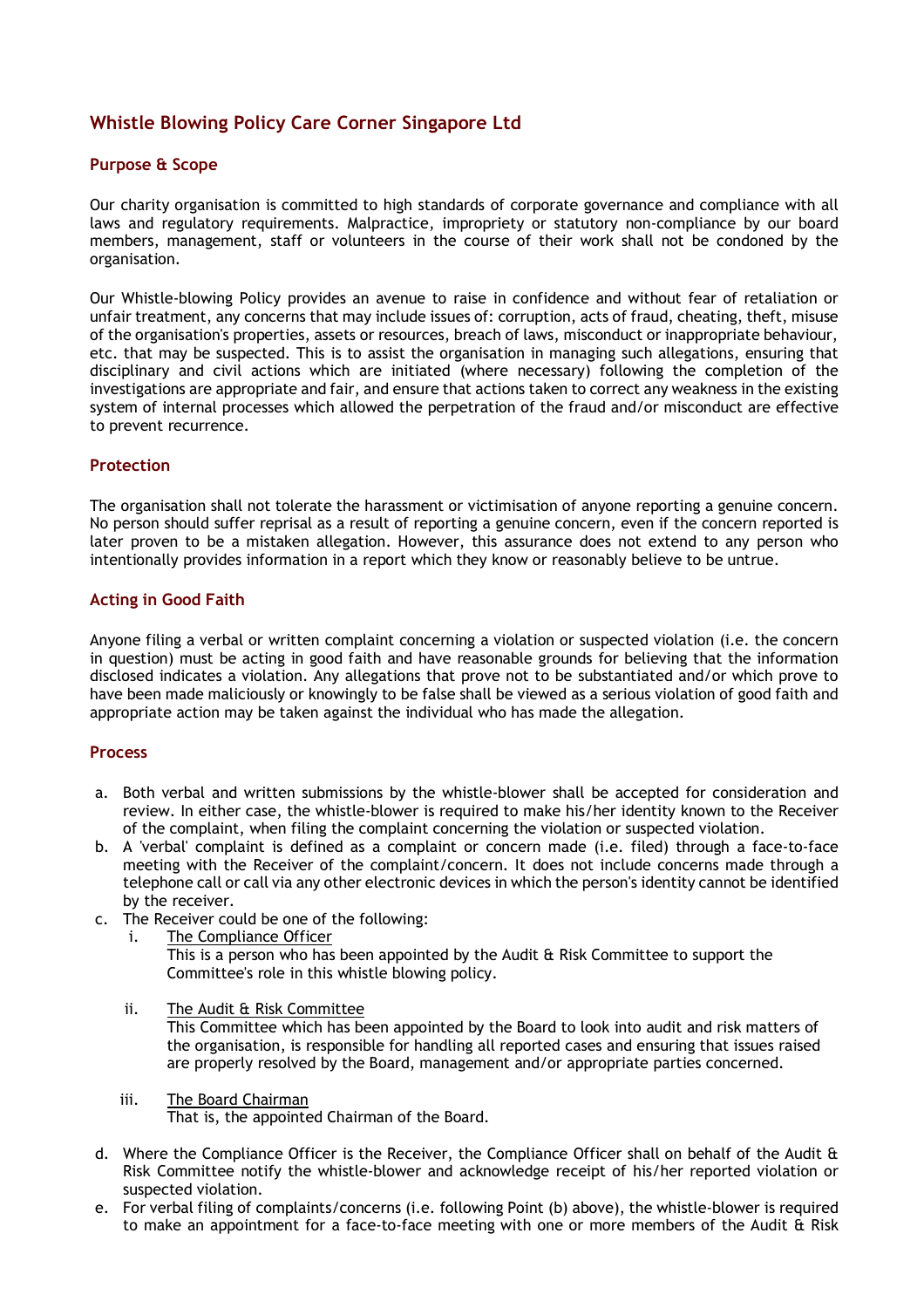Committee together with the appointed Compliance Officer who shall record his/her statement. The whistle-blower is required to sign-off on his/her statement that is recorded at the point of the meeting.

f. If the reported violation involves the Compliance Officer, the Audit & Risk Committee or any of the Audit & Risk Committee members, the whistle-blower may report his/her concern through a written or verbal means directly to the Board Chairman via the channel shown in Point (g)(ii) below.

For a verbal report in such an instance, the whistle-blower shall make an appointment with the Board Chairman for the Board Chairman and one other board member, or for two board members (if the Board Chairman is not available to act as one of the representatives) for the whistle-blower's statement to be recorded and signed. (The board members mentioned here should have no involvement with the Audit & Risk Committee.)

However, if the Board Chairman has deemed that the reported concern bears no relation to the Compliance Officer, the Audit & Risk Committee or any of its committee members, the Board Chairman may refer the reported concern back to the Audit & Risk Committee for follow-up. g. The channels for reporting a concern shall be as follows:

i. **Whistle-blowing reporting and communication channels to the Audit & Risk Committee (via the Compliance Office)**

| Email     | whistleblow@carecorner.org.sg                                                                                                |
|-----------|------------------------------------------------------------------------------------------------------------------------------|
| Mail      | The Audit & Risk Committee<br>Care Corner Singapore Ltd<br>8 New Industrial Road<br>#06-03 LHK3 Building<br>Singapore 536200 |
| Telephone | $(65)$ 6250 6813 ext 3                                                                                                       |

ii. **Whistle-blowing reporting and communication channels made directly to the Board Chairman – for matters concerning the Audit & Risk Committee, its members or the Compliance Officer**

| Email     | whistleblow-chairman@carecorner.org.sg                                                                               |
|-----------|----------------------------------------------------------------------------------------------------------------------|
| Mail      | The Board Chairman<br>Care Corner Singapore Ltd<br>8 New Industrial Road<br>#06-03 LHK3 Building<br>Singapore 536200 |
| Telephone | $(65)$ 6250 6813                                                                                                     |

## **Confidentiality**

- a. The whistle-blower must be prepared to make his/her identity known to the receiver of the complaint/concern.
- b. The identity of the whistle-blower is to be treated with the strictest confidence at all times.
- c. Reports of violations or suspected violations shall be kept confidential to the extent possible, consistent with the need to conduct an adequate investigation.